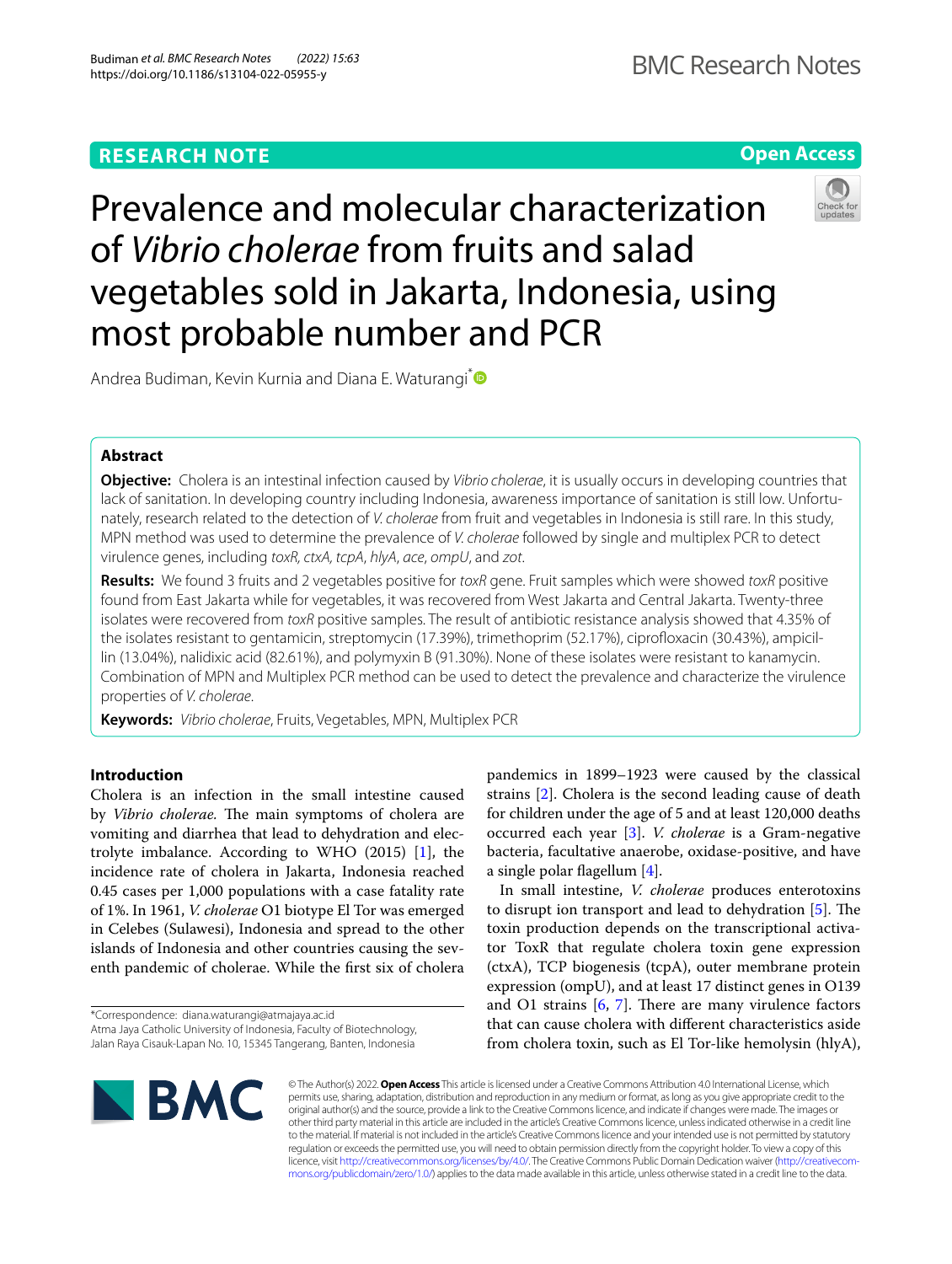a new CT, outer membrane protein (ompU), Shiga-like toxin (stx), and a zonula occludens toxin (zot)  $[8]$ .

Conventional methods used to detect and characterize *V. cholerae* from samples are time-consuming, low sensitivity, and laborious. Furthermore, these methods are not efficient for the screening of a large number of samples [[9\]](#page-8-8). Therefore, molecular methods are required for rapid and sensitive detection of *V. cholerae* by using specifc primers associated with virulence genes. The objective of this research is to provide rapid and reliable method of detection of *V. cholerae* from salad vegetables and fruits. Also, to determine the prevalence and detection of virulence genes of *V. cholerae*.

# **Main text**

# **Methods**

## *Samples collection and handling*

A total of 133 samples (57 fruits and 76 vegetables) were collected from several traditional markets and supermarkets in Jakarta from July 2012 until March 2013. We collected 10 fruits and 10 vegetables for each districts (North, South, West, East, and Central of Jakarta) to represent the data for Jakarta region. Fruits that could be eaten without peeling and vegetables that often eaten raw were selected for this study. Apple—*Malus domestica*, Star fruit—*Averrhoa carambola*, Rose apple—*Syzygium jambos*, Guava—*Psidium guajava*, Pear—*Pyrus L.*, Tomato—*Solanum lycopersicum*, Grape—*Vitis vinifera*, Bean sprout—*Vigna radiata*, Black nightshade—*Solanum nigrum*, Cabbage—*Brassica oleracea*, Carrot—*Daucus carota*, Chayote—*Sechium edule*, Coriander—*Coriandrum sativum*, Cucumber—*Cucumis sativus*, Lemon basil—*Ocimum citriodorum*, Lettuce—*Lactuca sativa*, Tai eggplant—*Solanum melongena*, Pea Shoot—*Pisum sativum*, Ulam raja—*Cosmos caudatus*, Watercress— *Nasturtium officinale*, Yard longbean-Vigna unguicu*lata*. Samples were processed maximum 24 h after purchasing from the vendors.

## *Bacteria enumeration from samples*

From each samples, about 5 g of cortex were cut and crushed. Then, it were inoculated to 25 ml of Alkaline Peptone Water (APW) medium pH 8.5 (Oxoid, England) and vortexed for 1 min. For enumeration, we used 3 tube of Most Probable Number (MPN) method. There were 9 tubes for each samples with dilution of  $10^{-1}$ ,  $10^{-2}$ , and  $10^{-3}$  which were divided equally. Nine MPN tubes of  $10^{-1}$ dilution were added into 1 ml of solutions and vortexed for 1 min. Subsequently, 1 ml of samples were taken from  $10^{-1}$  dilution and mixed with  $10^{-2}$  dilution and so on until reached  $10^{-3}$  dilution [[6\]](#page-8-5). MPN tubes were incubated at *V. cholerae* optimum condition 37 °C and 120 rpm for 24 h.

## *DNA templates preparation*

DNA template for single PCR was prepared from positive MPN tubes. One ml of the cultures were centrifuged  $12,000\times g$  for 5 min. Then, the supernatant was taken and resuspended in 200 µl of ddH2O, and boiled for 10 min  $[10]$  $[10]$ . The Supernatant was used as DNA template and stored at  $-20$  °C until further used.

# *Uniplex and Multiplex PCR*

Uniplex PCR were used to detect the presence of *toxR* gene [[11](#page-8-10)] from *V. cholerae* suspected samples. *V. cholerae* 3.21 (Atma Jaya culture collection) were used as positive control. The Total of PCR reaction was 25 μl containing of 12.5 μl of GoTaq green master mix (400 μM dNTP) (Promega, USA), 1 μl (10 μM) of each *toxR* forward and reverse primers, 2 μl of DNA template, and 8.5 μl of nuclease free water. PCR reaction was performed in a thermal cycler (Applied Biosystems, USA) with initial denaturation at 94 °C for 2 min, followed by 25 cycles consisting of 94 °C for 1 min, 62 °C for 1 min, and 72 °C for 1 min, and a post-extension step 72 °C for 10 min.

Multiplex PCR were used to detect other virulenceassociated genes such as*, ctxA, tcpA, hlyA, ace, ompU*, and *zot* [[8,](#page-8-7) [11\]](#page-8-10). The PCR mixture consisted of 25  $\mu$ l of GoTaq green master mix,  $1 \mu l$  of each primer pairs, 2.5 μl of DNA template, and nuclease free water until  $50 \mu l$  of mixture. The final concentration used for the *toxR* primer was 50 µM; 16 µM for *ctxA* and *ompU* primer; 30 µM for *zot, ace, hlyA*, and *tcpA* primer. PCR condition were initial denaturation at 94 °C for 2 min followed by 20 cycles consisting of 94  $°C$  for 1 min, 62 °C for 1 min, and 72 °C for 1 min, 10 cycles consisting of 94 °C for 1 min, 54 °C for 1 min, and 72 °C for 1 min, then post-extension step 72 °C for 10 min, and hold at 4 °C.

The PCR products were loaded on  $1\%$  (w/v) agarose gel with  $1 \times$  Tris Acetic EDTA (TAE) buffer and run with condition of 60 V for 150 min, and visualized under UV light after stained with ethidium bromide (EtBr).

## *Isolation of V. cholerae suspect*

All of *V. cholerae* suspected colonies were selected from Thiosulphate Citrate Bile-salt Sucrose (TCBS) agar and grown at BHIA medium overnight. These colonies were tested with oxidase reagent 1% (w/v) solution of NNNN Tetra methyl-p-Phenylendiammonium dichloride (Merck). *V. cholerae* sh positive result (form purple colour after 30 s) for oxidase test on filter paper  $[6]$  $[6]$  $[6]$ . Afterwards, fresh positive culture from agar were taken with toothpick and stirred with 200 µl ddH2O until homogenized.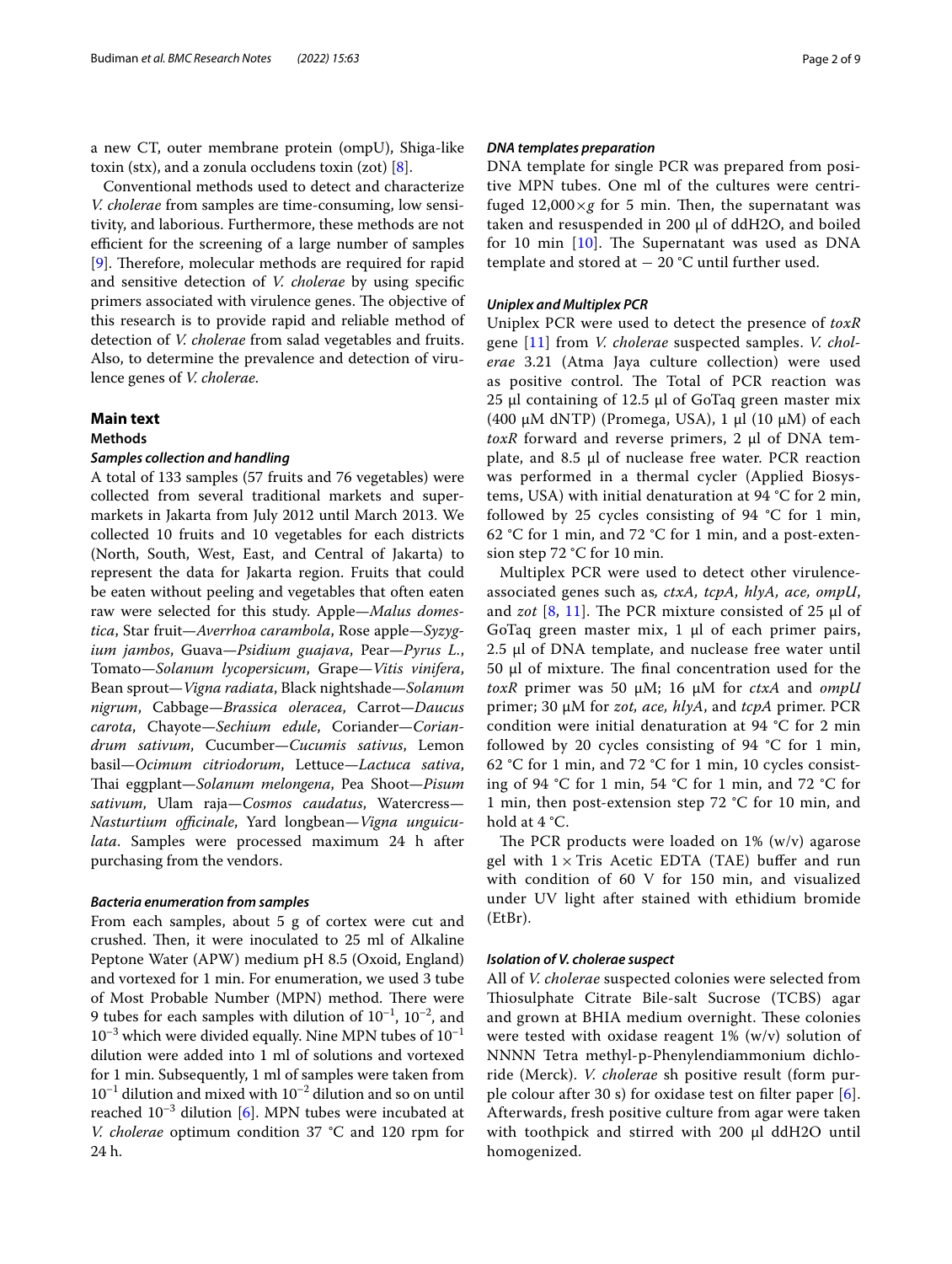| Sample type | Source        | Sample ID     | V. cholerae level<br>(MPN/ml)<br>95% confidence<br>limit |                          | toxR result by PCR % toxR | positive<br>samples |  |
|-------------|---------------|---------------|----------------------------------------------------------|--------------------------|---------------------------|---------------------|--|
|             |               |               | Lower                                                    | Upper                    |                           |                     |  |
| Fruits      | North Jakarta | TO.U.1        | 420                                                      | $\qquad \qquad -$        | $\overline{\phantom{m}}$  | $\mathsf{O}\xspace$ |  |
|             |               | TO.U.2        | $42\,$                                                   | 1000                     |                           |                     |  |
|             |               | AP.U.1        | $\,9$                                                    | 180                      | $\qquad \qquad -$         |                     |  |
|             |               | AP.U.2        | 42                                                       | 1000                     |                           |                     |  |
|             |               | JB.U.1        | 42                                                       | 1000                     | -                         |                     |  |
|             |               | JA.U.1        | 420                                                      | $\overline{\phantom{0}}$ |                           |                     |  |
|             |               | PI.U.1        | 42                                                       | 1000                     | $\equiv$                  |                     |  |
|             |               | TO.U.3        | 420                                                      | $\qquad \qquad -$        |                           |                     |  |
|             |               | BL.U.1        | 420                                                      |                          |                           |                     |  |
|             |               | <b>TO.U.4</b> | 420                                                      | $\overline{\phantom{0}}$ |                           |                     |  |
|             | South Jakarta | BL.S.1        | 420                                                      |                          |                           | $\mathsf{O}\xspace$ |  |
|             |               | <b>TO.S.1</b> | 180                                                      | 4100                     | $\overline{\phantom{m}}$  |                     |  |
|             |               | PI.S.1        | $\equiv$                                                 | $9.5\,$                  |                           |                     |  |
|             |               | TO.S.2        | $18\,$                                                   | 420                      | $\overline{\phantom{m}}$  |                     |  |
|             |               | BL.S.2        | $\mathsf 9$                                              | 180                      |                           |                     |  |
|             |               | JA.S.1        | 420                                                      | $\qquad \qquad -$        |                           |                     |  |
|             |               | JB.S.1        | 420                                                      | $\qquad \qquad -$        |                           |                     |  |
|             |               | BL.S.3        | 420                                                      |                          |                           |                     |  |
|             |               | <b>TO.S.3</b> | 420                                                      | -                        | $\equiv$                  |                     |  |
|             |               | AP.S.1        | $18\,$                                                   | 420                      |                           |                     |  |
|             |               | PI.S.2        | 18                                                       | 420                      | $\qquad \qquad -$         |                     |  |
|             |               | <b>TO.S.4</b> | 420                                                      | $\equiv$                 |                           |                     |  |
|             | West Jakarta  | AP.B.1        | $18\,$                                                   | 420                      | $\overline{\phantom{0}}$  | $\mathsf{O}\xspace$ |  |
|             |               | BL.B.1        | 420                                                      | -                        |                           |                     |  |
|             |               | JA.B.1        | 420                                                      |                          |                           |                     |  |
|             |               | JB.B.1        | 420                                                      | -                        | $\qquad \qquad -$         |                     |  |
|             |               | TO.B.1        | 420                                                      |                          |                           |                     |  |
|             |               | TO.B.2        | 420                                                      |                          |                           |                     |  |
|             |               | JB.B.2        | 420                                                      |                          |                           |                     |  |
|             |               | TO.B.3        | 420                                                      |                          |                           |                     |  |
|             |               | BL.B.2        | 420                                                      |                          |                           |                     |  |
|             |               | TO.B.4        | 420                                                      |                          |                           |                     |  |
|             |               | PI.B.1        | 180                                                      | 4100                     |                           |                     |  |
|             | East Jakarta  | JA.T.1        | 420                                                      |                          |                           | 21.4                |  |
|             |               | TO.T.1        | 420                                                      |                          |                           |                     |  |
|             |               | BL.T.1        | 420                                                      |                          |                           |                     |  |

# <span id="page-2-0"></span>**Table 1** MPN results and presence of *toxR* gene for *V. cholerae* isolates from Jakarta, Indonesia region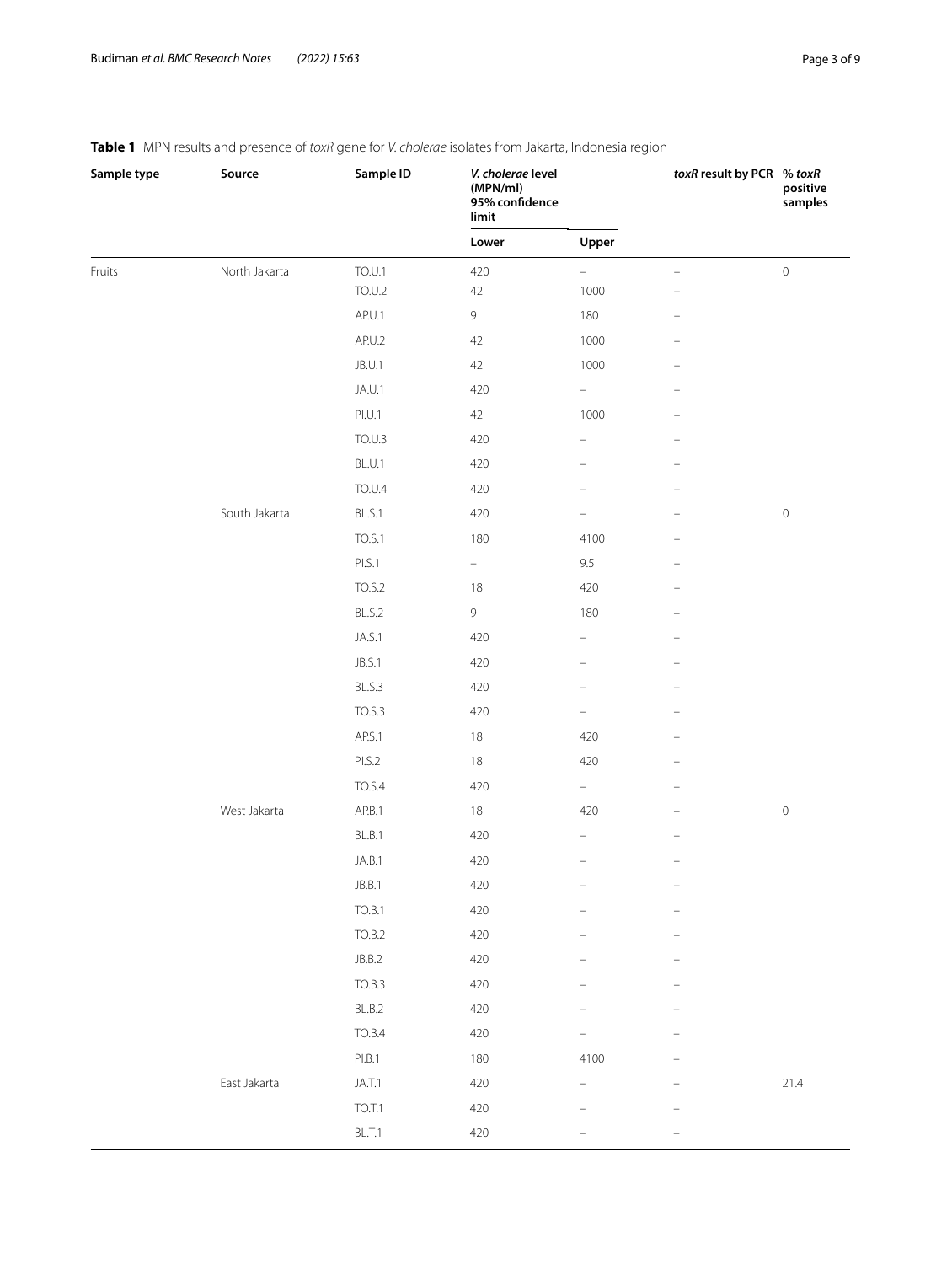# **Table 1** (continued)

| Sample type | Source          | Sample ID<br>V. cholerae level<br>(MPN/ml)<br>95% confidence<br>limit |                |                          | toxR result by PCR % toxR      | positive<br>samples |  |
|-------------|-----------------|-----------------------------------------------------------------------|----------------|--------------------------|--------------------------------|---------------------|--|
|             |                 |                                                                       | Lower<br>Upper |                          |                                |                     |  |
|             |                 | PI.T.1                                                                | 420            | $\qquad \qquad -$        | $\qquad \qquad -$              |                     |  |
|             |                 | AP.T.1                                                                | 42             | 1000                     |                                |                     |  |
|             |                 | BL.T.2                                                                | 180            | 4100                     | $\overline{\phantom{0}}$       |                     |  |
|             |                 | JB.T.1                                                                | 180            | 4100                     | -                              |                     |  |
|             |                 | PI.T.2                                                                | 42             | 1000                     | -                              |                     |  |
|             |                 | AG.T.1                                                                | 180            | 4100                     | $\qquad \qquad -$              |                     |  |
|             |                 | AP.T.2                                                                | 420            | $\qquad \qquad -$        |                                |                     |  |
|             |                 | BL.T.3                                                                | 420            | $\overline{\phantom{0}}$ | $\frac{1}{2}$                  |                     |  |
|             |                 | PI.T.3                                                                | 420            |                          | $\boldsymbol{+}$               |                     |  |
|             |                 | JB.T.2                                                                | 420            |                          | -                              |                     |  |
|             |                 | BL.T.4                                                                | 420            |                          |                                |                     |  |
|             | Central Jakarta | <b>TO.P.1</b>                                                         | 420            |                          | $\qquad \qquad \longleftarrow$ | $\,0\,$             |  |
|             |                 | <b>TO.P.2</b>                                                         | 420            |                          |                                |                     |  |
|             |                 | AP.P.1                                                                | 420            | -                        | $\qquad \qquad -$              |                     |  |
|             |                 | AP.P.2                                                                | 4.6            | 94                       |                                |                     |  |
|             |                 | PI.P.1                                                                |                |                          |                                |                     |  |
|             |                 |                                                                       | 180            | 4100                     |                                |                     |  |
|             |                 | <b>TO.P.3</b>                                                         | 420            | $\qquad \qquad -$        | $\qquad \qquad -$              |                     |  |
|             |                 | <b>TO.P.4</b>                                                         | 420            |                          |                                |                     |  |
|             |                 | AP.P.3                                                                | 42             | 1000                     |                                |                     |  |
|             |                 | BL.P.1                                                                | 420            | -                        |                                |                     |  |
|             |                 | TO.P.5                                                                | 420            | -                        | -                              |                     |  |
| Vegetables  | North Jakarta   | SEL.U.1                                                               | 420            |                          |                                | $\mathsf{O}\xspace$ |  |
|             |                 | KOL.U.1                                                               | 420            |                          |                                |                     |  |
|             |                 | KET.U.1                                                               | 420            |                          |                                |                     |  |
|             |                 | KER.U.1<br>KEM.U.1                                                    | 420<br>420     |                          |                                |                     |  |
|             |                 | SEA.U.1                                                               | 420            | -                        | -                              |                     |  |
|             |                 | KET.U.2                                                               | 420            | $\overline{\phantom{0}}$ | $\equiv$                       |                     |  |
|             |                 | WOR.U.1                                                               | 420            | -                        |                                |                     |  |
|             |                 | KOL.U.2                                                               | $4.6\,$        | 94                       |                                |                     |  |
|             |                 | KOL.U.3                                                               | 420            | $\overline{\phantom{0}}$ |                                |                     |  |
|             |                 | KET.U.3                                                               | 420            |                          |                                |                     |  |
|             |                 | WOR.U.2                                                               | 420            |                          |                                |                     |  |
|             | South Jakarta   | SEL.S.1                                                               | 420            |                          |                                | $\mathsf{O}\xspace$ |  |
|             |                 | SEA.S.1                                                               | 420            |                          |                                |                     |  |
|             |                 | KET.S.1                                                               | 420            |                          |                                |                     |  |
|             |                 | KOL.S.1                                                               | 420            |                          |                                |                     |  |
|             |                 | SEL.S.2                                                               | 420            |                          |                                |                     |  |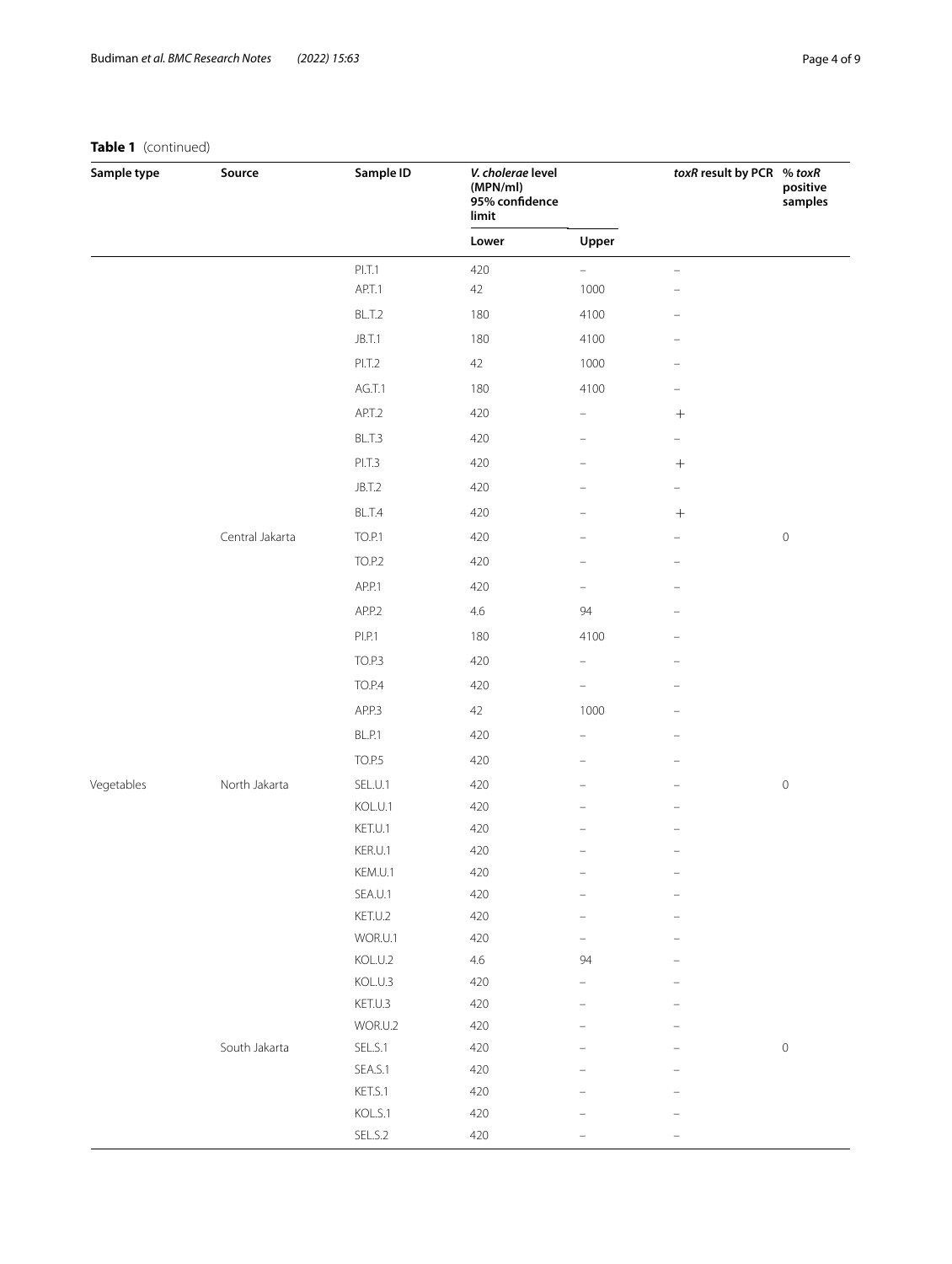# **Table 1** (continued)

| Sample type | Source       | Sample ID | V. cholerae level<br>(MPN/ml)<br>95% confidence<br>limit |       | toxR result by PCR % toxR | positive<br>samples |
|-------------|--------------|-----------|----------------------------------------------------------|-------|---------------------------|---------------------|
|             |              |           | Lower                                                    | Upper |                           |                     |
|             |              | KET.S.2   | 420                                                      | ÷     | $\overline{\phantom{0}}$  |                     |
|             |              | KOL.S.2   | 420                                                      |       |                           |                     |
|             |              | SEL.S.3   | 420                                                      |       |                           |                     |
|             |              | KET.S.3   | 420                                                      |       | -                         |                     |
|             |              | KOL.S.3   | 420                                                      |       |                           |                     |
|             |              | SEL.S.4   | 420                                                      |       |                           |                     |
|             |              | KET.S.4   | 420                                                      |       | -                         |                     |
|             |              | WOR.S.1   | 420                                                      |       |                           |                     |
|             |              | ULA.S.1   | 420                                                      |       |                           |                     |
|             |              | SEA.S.1   | 420                                                      |       | $\overline{\phantom{0}}$  |                     |
|             |              | SEL.S.5   | 420                                                      |       | -                         |                     |
|             |              | KEM.S.1   | 420                                                      |       |                           |                     |
|             |              | KOL.S.4   | 420                                                      |       |                           |                     |
|             | West Jakarta | KOL.B.1   | 420                                                      |       |                           | 5.26                |
|             |              | KOL.B.2   | 420                                                      |       |                           |                     |
|             |              | KET.B.1   | 420                                                      |       |                           |                     |
|             |              | SEL.B.1   | 420                                                      |       |                           |                     |
|             |              | KOL.B.3   | 420                                                      |       | $\overline{\phantom{0}}$  |                     |
|             |              | KOL.B.4   | 420                                                      |       | -                         |                     |
|             |              | KET.B.2   | 420                                                      |       |                           |                     |
|             |              | SEL.B.2   | 420                                                      |       |                           |                     |
|             |              | WOR.B.1   | 420                                                      |       |                           |                     |
|             |              | DOU.B.1   | 420                                                      |       |                           |                     |
|             |              | SEL.B.3   | 420                                                      |       |                           |                     |
|             |              | LAB.B.1   | 420                                                      | -     | $\overline{\phantom{0}}$  |                     |
|             |              | KET.B.3   | 420                                                      |       | -                         |                     |
|             |              | KOL.B.5   | 420                                                      |       |                           |                     |
|             |              | WOR.B.2   | 420                                                      |       |                           |                     |
|             |              | KET.B.4   | 420                                                      |       | $\overline{\phantom{0}}$  |                     |
|             |              | TAU.B.1   | 420                                                      |       |                           |                     |
|             |              | WOR.B.3   | 420                                                      |       |                           |                     |
|             |              | KOL.B.6   | 420                                                      |       |                           |                     |
|             | East Jakarta | SEL.T.1   | 420                                                      |       |                           | $\mathsf{O}\xspace$ |
|             |              | KEM.T.1   | 420                                                      |       |                           |                     |
|             |              | KOL.T.1   | 420                                                      |       |                           |                     |
|             |              | KEM.T.2   | 420                                                      |       |                           |                     |
|             |              | SEL.T.2   | 420                                                      |       |                           |                     |
|             |              | TER.T.1   | 420                                                      |       |                           |                     |
|             |              | KET.T.1   | 420                                                      |       |                           |                     |
|             |              | TER.T.2   | 420                                                      |       |                           |                     |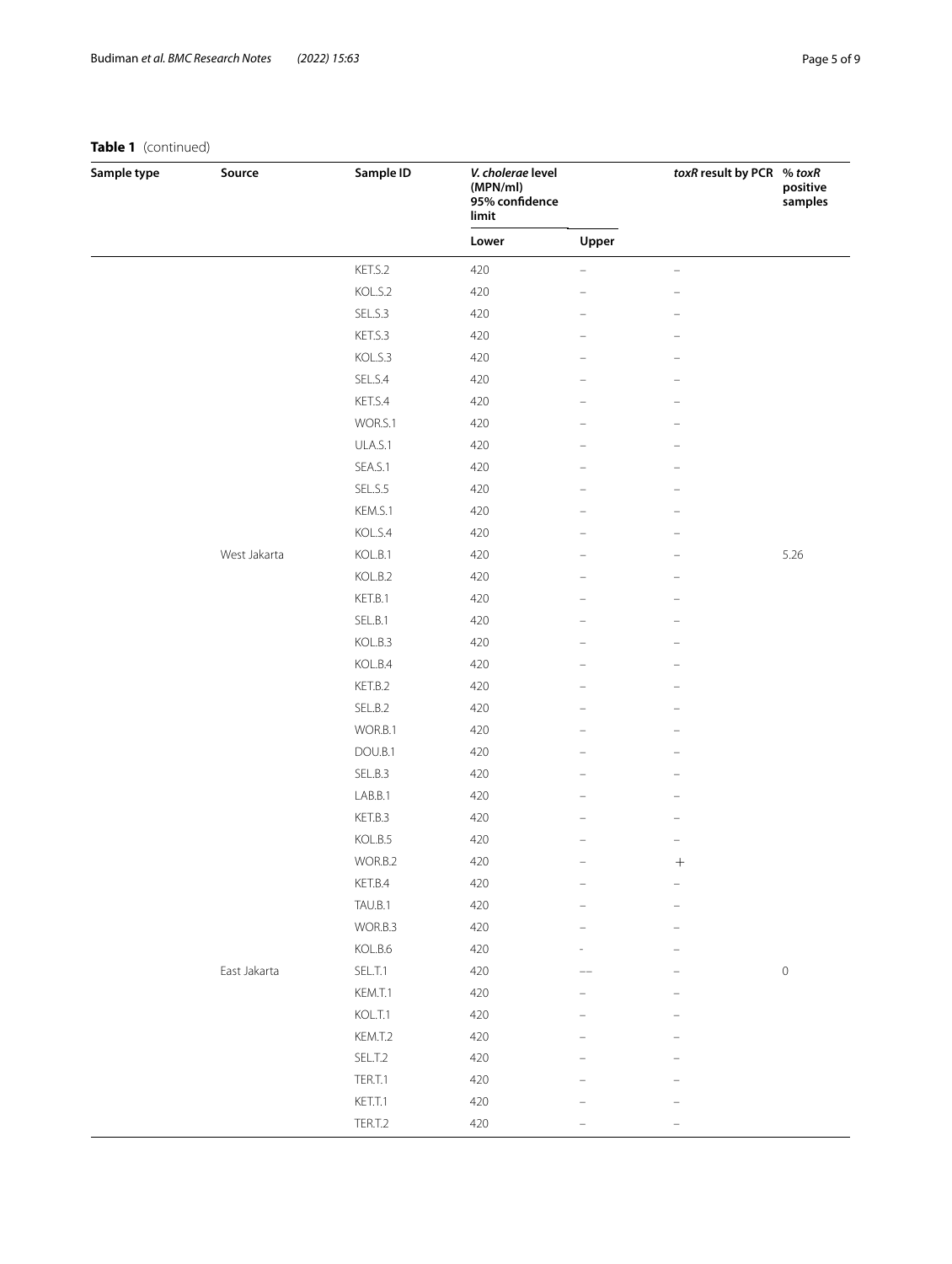| Sample type | Source          | Sample ID | V. cholerae level<br>(MPN/ml)<br>95% confidence<br>limit |                          | toxR result by PCR % toxR | positive<br>samples |  |
|-------------|-----------------|-----------|----------------------------------------------------------|--------------------------|---------------------------|---------------------|--|
|             |                 |           | Lower                                                    | Upper                    |                           |                     |  |
|             |                 | LEU.T.1   | 420                                                      | $\overline{\phantom{a}}$ | $\overline{\phantom{0}}$  |                     |  |
|             |                 | TER.T.3   | 420                                                      | $\overline{\phantom{m}}$ |                           |                     |  |
|             |                 | KET.T.2   | 420                                                      | $\overline{\phantom{a}}$ | $\overline{\phantom{m}}$  |                     |  |
|             | Central Jakarta | KAC.P.1   | 420                                                      | $\qquad \qquad -$        | $\qquad \qquad -$         | 6.25                |  |
|             |                 | KEM.P.1   | 420                                                      | $\overline{\phantom{m}}$ | $\overline{\phantom{m}}$  |                     |  |
|             |                 | TER.P.1   | 420                                                      | $\qquad \qquad -$        | $\overline{\phantom{m}}$  |                     |  |
|             |                 | KEM.P.2   | 420                                                      | $\overline{\phantom{m}}$ |                           |                     |  |
|             |                 | KET.P.1   | 420                                                      | $\overline{\phantom{m}}$ | $\overline{\phantom{0}}$  |                     |  |
|             |                 | TAU.P.1   | 420                                                      | $\qquad \qquad -$        |                           |                     |  |
|             |                 | KOL.P.1   | 420                                                      | $\equiv$                 |                           |                     |  |
|             |                 | WOR.P.1   | 420                                                      | $\overline{\phantom{m}}$ | -                         |                     |  |
|             |                 | SEL.P.1   | 8.7                                                      | 94                       | $^{+}$                    |                     |  |
|             |                 | KOL.P.2   | 420                                                      | $\overline{\phantom{m}}$ | $\overline{\phantom{0}}$  |                     |  |
|             |                 | KOL.P.3   | 420                                                      | $\overline{\phantom{m}}$ | $\overline{\phantom{0}}$  |                     |  |
|             |                 | WOR.P.2   | 420                                                      | $\overline{\phantom{m}}$ |                           |                     |  |
|             |                 | SEL.P.2   | 420                                                      | $\overline{\phantom{m}}$ | $\overline{\phantom{0}}$  |                     |  |
|             |                 | KET.P.2   | 420                                                      | $\equiv$                 |                           |                     |  |
|             |                 | KET.P.3   | 420                                                      | $\overline{\phantom{m}}$ | $\overline{\phantom{0}}$  |                     |  |
|             |                 | KOL.P.4   | 420                                                      | $\overline{\phantom{m}}$ | $\overline{\phantom{0}}$  |                     |  |

#### **Table 1** (continued)

AP Apple, BL Star fruit, JA Rose apple, JB Guava, PI Pear, TO Tomato, AG Grape, TAU Bean sprout, LEU Black nightshade, KOL Cabbage, WOR Carrot, LAB Chayote, KER Coriander, *KET* Cucumber, *KEM* Lemon basil, *SEL* Lettuce, *TER* Thai eggplant, *DOU* Pea Shoot, *ULA* Ulam raja, *SEA* Watercress, *KAC* Yard longbean

## *Serological and antibiotic resistance assay*

Recovered *V. cholerae* from samples were refreshed into BHIA medium and incubated at 37 °C overnight and continued with serological assay using antiserum polyvalent O1 (Remel) and monovalent (Ogawa or Inaba) [[6](#page-8-5)]. Firstly, the isolate was tested with polyvalent antiserum, if the result showed positive for serogroup O1, it will tested further with monovalent antiserum to determine whether it was serotype of Ogawa or Inaba. *V. cholerae* which were showed positive reaction with antiserum will form white clumps when it react with antiserum.

For antibiotic resistance assay, *V. cholerae* isolates were streaked on nutrient agar (NA) and incubated overnight at 37 °C. In this study, we used antibiotic discs such as polymyxin B (300 U), nalidixic acid (30 µg), trimethoprim (5 µg), ampicillin (10 µg), streptomycin (10 µg), gentamycin (10  $\mu$ g), kanamycin (30  $\mu$ g), and ciprofloxacin  $(5 \mu g)$  (Oxoid, Hampshire, England). Zone of inhibition was determined followed the guideline from Clinical and Laboratory Standard Institute (CLSI) [\[12](#page-8-11)].

## **Results**

A total of 99.25% of the samples (from 133 samples) showed positive results for MPN assay (Table [1\)](#page-2-0). The prevalence rate of *V. cholerae* in fruits and vegetables obtained from 5 regions of Jakarta was 100%, except for fruits collected from South Jakarta (91.67%). A positive result means at least one MPN tube (out of 9 tubes) was turbid. The highest lower and upper number from MPN result was 420 MPN/ml and>4100 MPN/ml respectively found in 36 samples fruits and 74 samples vegetables. The lowest lower and upper number was found from apple (Central Jakarta) and cabbage (North Jakarta) with value of 4.6 MPN/ml and 94 MPN/ml, respectively. Moreover, 3 fruits and 2 vegetables were positive for *toxR* gene detection.

Total single colonies of *V. cholerae* recovered from positive samples were 23 colonies. These isolates recovered from apple (5), star-fruit (1), pear (7), carrot (2), and lettuce (8). Most of the isolates were found from East Jakarta (13 of 23; 56.52%). None of fruits sample from Central and West Jakarta was positive, as well as for vegetables, no positive result found from East Jakarta.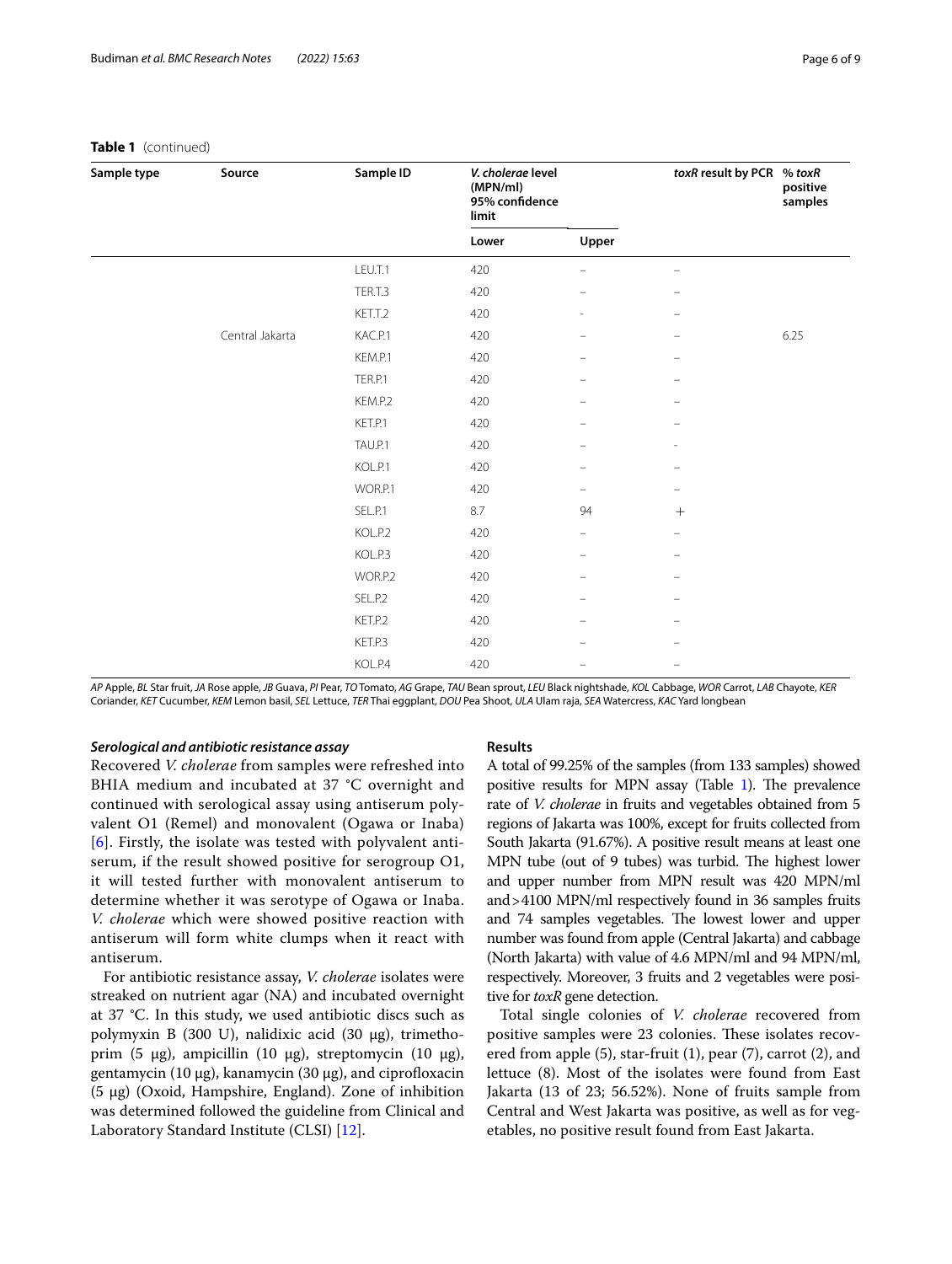<span id="page-6-0"></span>

| Table 2 V. cholerae recovered from fruits and vegetables samples based on their subtypes |
|------------------------------------------------------------------------------------------|
|------------------------------------------------------------------------------------------|

| No           | Isolate                           | Source          | Antiserum      |             | Polymyxin B    |        |                          |                          |                          |     | Multiplex PCR for virulence genes detection |                          |
|--------------|-----------------------------------|-----------------|----------------|-------------|----------------|--------|--------------------------|--------------------------|--------------------------|-----|---------------------------------------------|--------------------------|
|              |                                   |                 | Poly-valent    | Mono-valent | <b>Biotype</b> | toxR   | ctxA                     | tcpA                     | zot                      | ace | ompU                                        | hlyA                     |
|              | V. cholerae 3.21<br>$(+$ control) |                 | Non-O1         |             |                | $+$    | $+$                      |                          |                          |     |                                             |                          |
| $\mathbf{1}$ | <b>WOR.B.2.1</b>                  | West Jakarta    | O <sub>1</sub> | Ogawa       | El Tor         | $+$    |                          |                          |                          |     |                                             |                          |
| 2            | <b>WOR.B.2.2</b>                  |                 | O <sub>1</sub> | Ogawa       | Classical      | $+$    | -                        |                          |                          |     |                                             |                          |
| 3            | AP.T.2.1                          | East Jakata     | Non-O1         |             |                | $^{+}$ | $\overline{\phantom{0}}$ |                          |                          |     |                                             |                          |
| 4            | AP.T.2.2                          |                 | O1             | Inaba       | Classical      | $+$    | $\overline{\phantom{0}}$ |                          | -                        |     |                                             |                          |
| 5            | AP.T.2.3                          |                 | Non-O1         |             |                | $^{+}$ | L.                       |                          |                          |     |                                             |                          |
| 6            | AP.T.2.4                          |                 | Non-O1         |             |                | $+$    | $\equiv$                 |                          |                          |     |                                             |                          |
| 7            | AP.T.2.5                          |                 | Non-O1         |             |                | $+$    | $\overline{\phantom{0}}$ | $\overline{\phantom{0}}$ | $\equiv$                 |     |                                             | -                        |
| 8            | PI.T.3.1                          |                 | O <sub>1</sub> | Inaba       | FI Tor         | $+$    | ÷                        |                          |                          |     |                                             |                          |
| 9            | PI.T.3.2                          |                 | O <sub>1</sub> | Inaba       | El Tor         | $+$    | $\overline{\phantom{0}}$ | $\overline{\phantom{0}}$ | $\overline{\phantom{0}}$ |     |                                             | $\overline{\phantom{0}}$ |
| 10           | PI.T.3.3                          |                 | O <sub>1</sub> | Ogawa       | El Tor         | $+$    | $\overline{\phantom{0}}$ |                          |                          |     |                                             |                          |
| 11           | PI.T.3.4                          |                 | O <sub>1</sub> | Inaba       | El Tor         | $+$    | $\overline{\phantom{0}}$ |                          |                          |     |                                             |                          |
| 12           | PI.T.3.5                          |                 | O <sub>1</sub> | Inaba       | El Tor         | $+$    | $\overline{\phantom{0}}$ |                          |                          |     |                                             |                          |
| 13           | PI.T.3.6                          |                 | O1             | Inaba       | El Tor         | $+$    | $\overline{\phantom{0}}$ | -                        | $\overline{\phantom{0}}$ |     |                                             |                          |
| 14           | PI.T.3.7                          |                 | O <sub>1</sub> | Ogawa       | El Tor         | $+$    | $\overline{\phantom{0}}$ |                          |                          |     |                                             |                          |
| 15           | <b>BL.T.4.1</b>                   |                 | Non-O1         |             |                | $^{+}$ | $\equiv$                 |                          |                          |     |                                             |                          |
| 16           | SEL.P.1.1                         | Central Jakarta | O1             | Ogawa       | El Tor         | $+$    | $\overline{\phantom{0}}$ | $\overline{\phantom{0}}$ | $\overline{\phantom{0}}$ |     |                                             |                          |
| 17           | SEL.P.1.2                         |                 | O <sub>1</sub> | Inaba       | El Tor         | $+$    | $\overline{\phantom{0}}$ |                          |                          |     |                                             |                          |
| 18           | <b>SEL.P.1.3</b>                  |                 | O <sub>1</sub> | Ogawa       | El Tor         | $+$    | -                        | $\overline{\phantom{0}}$ | $\overline{\phantom{0}}$ |     |                                             |                          |
| 19           | <b>SEL.P.1.4</b>                  |                 | O <sub>1</sub> | Ogawa       | El Tor         | $+$    | $\overline{\phantom{0}}$ | $\equiv$                 | $\equiv$                 |     |                                             | $\overline{\phantom{0}}$ |
| 20           | <b>SEL.P.1.5</b>                  |                 | O <sub>1</sub> | Ogawa       | El Tor         | $+$    | $\overline{\phantom{0}}$ |                          |                          |     |                                             |                          |
| 21           | SEL.P.1.6                         |                 | O <sub>1</sub> | Ogawa       | El Tor         | $+$    | -                        | $\equiv$                 |                          |     |                                             |                          |
| 22           | <b>SEL.P.1.7</b>                  |                 | O <sub>1</sub> | Ogawa       | El Tor         | $+$    |                          |                          |                          |     |                                             |                          |
| 23           | <b>SEL.P.1.8</b>                  |                 | O <sub>1</sub> | Inaba       | El Tor         | $^{+}$ |                          |                          |                          |     |                                             |                          |

*AP* Apple, *BL* Star fruit, *PI* Pear, *WOR* Carrot, *SEL* Lettuce

Most of the single isolates belong to the serogroup O1 (18 of 23; 78.26%) with 10 isolates belong to Ogawa serotype and 8 serotype of Inaba (Table [2\)](#page-6-0). Ogawa serotype is more prevalent compare with Inaba with the percentage respectively 55.56% and 44.44%. While for El Tor biotype, was found more dominant compare with Classical with the percentage 88.89% for O1. All of the single isolates showed the presence of *toxR* regulator genes, but we did not fnd other virulence genes associated genes using primer as describe in the method.

Antibiotic resistance assay showed that 4.35% of the isolates showed resistant to gentamicin, 17.39% resistant to streptomycin, 52.17% resistant to trimethoprim, 30.43% resistant to ciprofoxacin, 13.04% resistant to ampicillin, 82.61% resistant to nalidixic acid, and 91.30% resistant to polymyxin B. None of these isolates showed resistant to kanamycin (Table [3\)](#page-7-0). Resistance to polymyxin B can be used to determine as biotype serogroup O1, since biotype El Tor has resistance trait for polymyxin B and otherwise for the Classical.

## **Discussions**

In this study, we utilized the MPN method for rapid estimation of *V. cholerae* prevalence in samples. On the other hand TCBS as selective medium and oxidase test were also used to ensure the presence of *V. cholerae*. The confrmation was done through PCR to distinguish between the pathogenic and non-pathogenic *V. cholerae* through detection of virulence-associated genes. Combination of MPN and PCR assay gives us rapid and sensitive detection and quantifcation of the presence of *V. cholerae* in fruits and vegetables, compare with conventional MPN method only.

The presence of *toxR* gene is important for regulation of other virulence-associated genes in pathogenic *V. cholerae* [\[13](#page-8-12)]. Therefore, this gene is used mainly to detect presence of pathogenic *V. cholerae* from samples. Pathogenic *V. cholerae* was detected in fruits from East Jakarta (21.4%) and vegetables from West Jakarta (5.26%) and Central Jakarta (6.25%). The difference in prevalence number might happened due to the distribution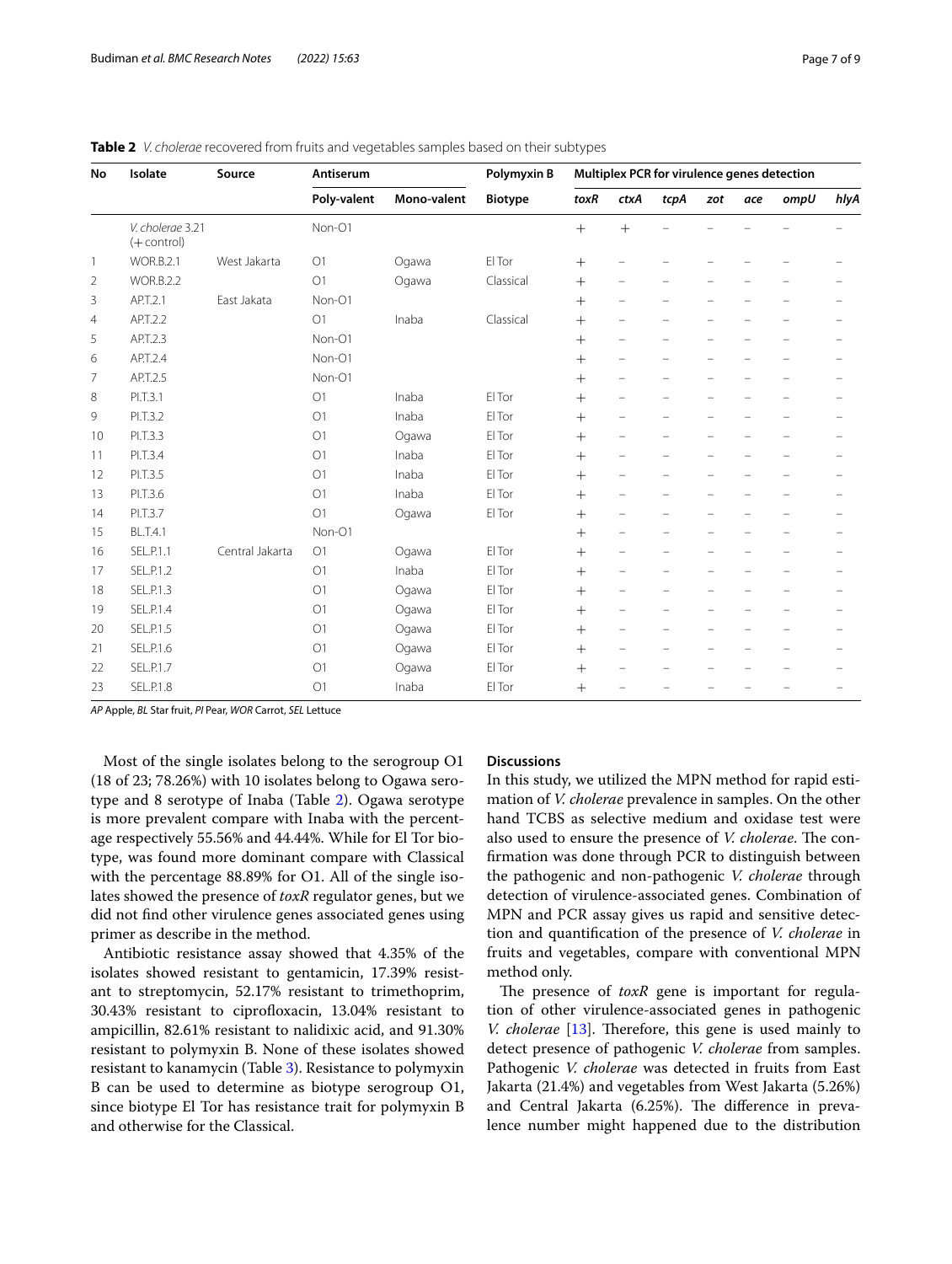| No             | <b>Isolates</b>  | Source          |           | <b>Antibiotic Disc Assay</b> |   |   |            |              |           |              |
|----------------|------------------|-----------------|-----------|------------------------------|---|---|------------|--------------|-----------|--------------|
|                |                  |                 | <b>CN</b> | S                            | K | W | <b>CIP</b> | <b>AMP</b>   | <b>NA</b> | PB           |
|                | <b>WOR.B.2.1</b> | West Jakarta    | S         | S                            | S | R | S          | S            | R         | $\mathsf{R}$ |
| $\overline{2}$ | <b>WOR.B.2.2</b> |                 | S         | S                            | S | R | R          | S            | R         | S            |
| 3              | AP.T.2.1         | East Jakata     | S         | S                            | S | S | S          | S            | R         | R            |
| $\overline{4}$ | AP.T.2.2         |                 | S         | S                            | S | S | S          | S            | R         | S            |
| 5              | AP.T.2.3         |                 | S         | S                            | S | S | S          | S            | R         | R            |
| 6              | AP.T.2.4         |                 | S         | S                            | S | S | S          | S            | R         | $\mathsf R$  |
| 7              | AP.T.2.5         |                 | S         | S                            | S | S | S          | S            | R         | R            |
| 8              | PI.T.3.1         |                 | S         | R                            | S | S | S          | R            | R         | R            |
| 9              | PI.T.3.2         |                 | S         | S                            | S | S | S          | S            | R         | R            |
| 10             | PI.T.3.3         |                 | S.        | R                            | S | S | S          | R            | R         | R            |
| 11             | PI.T.3.4         |                 | S         | R                            | S | S | S          | $\mathsf{R}$ | R         | $\mathsf{R}$ |
| 12             | PI.T.3.5         |                 | S         | S                            | S | R | S          | S            | R         | $\mathsf{R}$ |
| 13             | PI.T.3.6         |                 | S         | S                            | S | R | S          | S            | R         | R            |
| 14             | PI.T.3.7         |                 | S         | R                            | S | S | S          | S            | R         | $\mathsf{R}$ |
| 15             | <b>BL.T.4.1</b>  |                 | S         | S                            | S | R | S          | S            | R         | R            |
| 16             | <b>SEL.P.1.1</b> | Central Jakarta | S         | S                            | S | S | R          | S            | R         | R            |
| 17             | SEL.P.1.2        |                 | R         | S                            | S | R | S          | S            | S         | R            |
| 18             | <b>SEL.P.1.3</b> |                 | S         | S                            | S | R | R          | S            | R         | R            |
| 19             | SEL.P.1.4        |                 | S         | S                            | S | R | R          | S            | R         | $\mathsf{R}$ |
| 20             | <b>SEL.P.1.5</b> |                 | S         | S                            | S | R | R          | S            | R         | R            |
| 21             | SEL.P.1.6        |                 | S         | S                            | S | R | R          | S            | S         | R            |
| 22             | SEL.P.1.7        |                 | S         | S                            | S | R | R          | S            | S         | R            |
| 23             | <b>SEL.P.1.8</b> |                 | S         | S                            | S | R | S          | S            | S         | R            |

<span id="page-7-0"></span>

| Table 3 Antibiotic resistance assay of V. cholerae |  |
|----------------------------------------------------|--|
|----------------------------------------------------|--|

*CN* Gentamicin (10 µg), *S* Streptomycin (10 µg), *K* Kanamycin (30 µg), *W* Trimethoprim (5 µg), *CIP* Ciprofoxacin (5 µg), *AMP* Ampicillin (10 µg), *NA* Nalidixic acid (30 µg), *PB* Polymyxin B (300 U), *R* Resistant, *S* Susceptible

conditions, storage facilities, as well as sanitation in each market. In addition, some markets are located in poor and highly populated areas which is lack of access to clean water and proper sanitation. Cross-contamination may also occur since the wet market sells diferent types of raw meat and seafood.

For Ogawa serotype, with the percentage (55.56%) showed higher than Inaba serotype (44.44%). This results were in line with other publication found that Ogawa serotype was more prevalent than Inaba in Jakarta environment  $[14]$  $[14]$ . As the result of biotyping, El Tor biotype with the percentage (88.89%) was found more dominant compare with Classical biotype (11.11%). *V. cholerae* O1 El Tor is a biotype that responsible for the seventh pandemic in Celebes once.

Most *V. cholerae* found in this study belong to serogroup O1 which is known as the most often serogroup cause cholerae disease. Nevertheless, the non-O1 strain has also been reported to be involved in the emergence of a newer variant of *V. cholerae* O139 resulting in epidemic and pandemic [[15\]](#page-8-14). Although non-O1 and O1 strains that we found, only had *toxR* genes, they still can cause cholera and mild gastroenteritis with unknown mechanisms  $[16]$  $[16]$ , and there is also possibility that they might have other virulence-associated genes that had not been detected in this study Also, there is a possibility that non-pathogenic *V. cholerae* can evolve to pathogenic type due to the high possibility of horizontal virulence genes transfer [\[17\]](#page-8-16).

# **Conclusion**

Combination of MPN and Multiplex PCR methods are consider sufficient to assess the prevalence and detect the presence of virulence properties of *V. cholerae.* All of *V. cholerae* found from fruits and vegetables samples were considered harmless because of the absence of virulence-associated genes. But these isolates can not be denied as they still can evoke diarrhea with unknown mechanisms or they may have other virulence-associated genes that had not been detected in this research. On the other hand the presence of *V. cholerae* in fruits and vegetables showed improper sanitation of these products. Further research was also needed to to regularly study the prevalence and detect virulence-associated